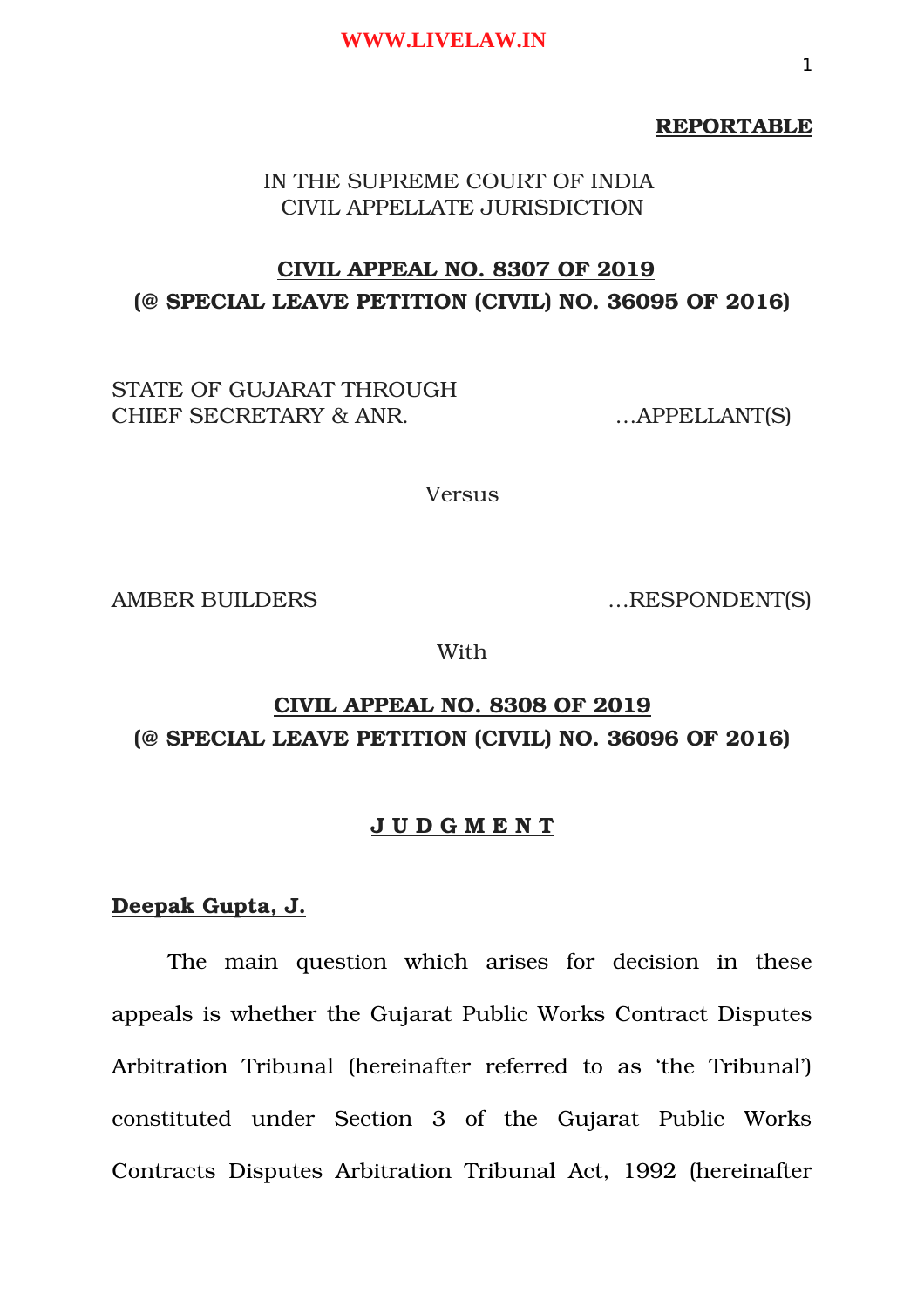referred to as 'the Gujarat Act') has jurisdiction to make interim orders in terms of Section 17 of the Arbitration and Conciliation Act, 1996 (hereinafter referred to as 'the A&C Act').

2. At the outset, it may be noted that the Gujarat Act was enacted with a view to compulsorily refer all disputes arising out of "works contract" entered into by the State Government or the Public Sector Undertakings with any other person for those works defined as "works contract" in terms of Section 2 (k) of the Gujarat Act. As far as this case is concerned, it is not disputed that the contract entered into between the appellant State and the respondent-contractor was a "works contract". The contract order pertaining to the parties dated 31.07.2007 contained an arbitration clause, relevant portion of which reads as follows:

> "Clause : 30(1) Disputes to be referred to Tribunal : The dispute relating to this contract, so far as they relate to of the following matters, whether such disputes arise during the progress of the work of or after the completin or abandoned thereof, shall be referred to the Arbitration Tribunal, Gujarat State…"

3. It is not disputed that the Gujarat Act is applicable in the present cases. We are mainly concerned with Clause 43.A of the contract entered into between the parties, which reads as follows: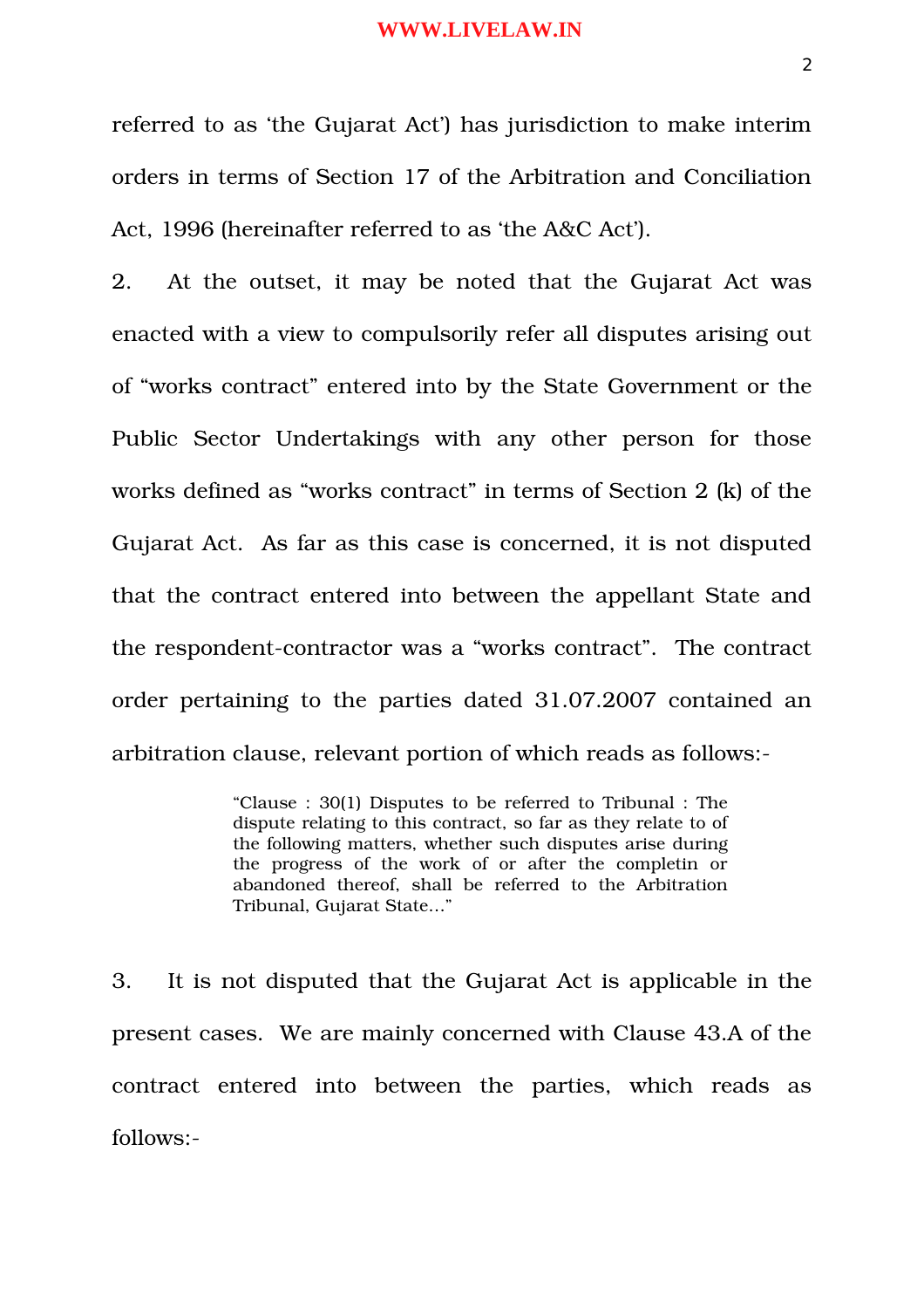"43.A Any sum of money due and payable to the Contractor (including the security deposit returnable to the contractor) executing any Government work or work of any District Panchayat wholly financed as grant-in-aid under this contract shall be appropriate by any District Panchayat/Government and shall be set off against any claim of the Government/District Panchayat of Gujarat state by the District Panchayat of Gujarat State/Government for the payment of a sum of money arising out or under any other contract made by the contractor with the Government/District Panchayat of Gujarat State for the work wholly financed as grant-in-aid by Government of Gujarat State. When no such amount for purpose of the recovery from the contractor against any claim of the Government/District Panchayat of Gujarat state is available, such a recovery shall be made from the contractor as arrears of land revenue."

4. In this judgment, we are only referring to the facts of Civil Appeal No.8307 of 2019 @ SLP(C) No.36095 of 2016. The respondent-contractor was awarded a contract for strengthening a section of National Highway under work order dated 31.07.2007. According to the contractor, he completed the work on 30.04.2008 and final bill was paid to the contractor. The road was damaged and, according to the contractor, this had occurred due to heavy rains. The State called upon the contractor to repair the damaged portion and, according to the contractor, this repair was completed after the rains stopped.

5. The case of the contractor is that in terms of the contract, the contractor was only liable to remove defects for a period of 3 years which period ended on 30.04.2011. On 10.09.2012, the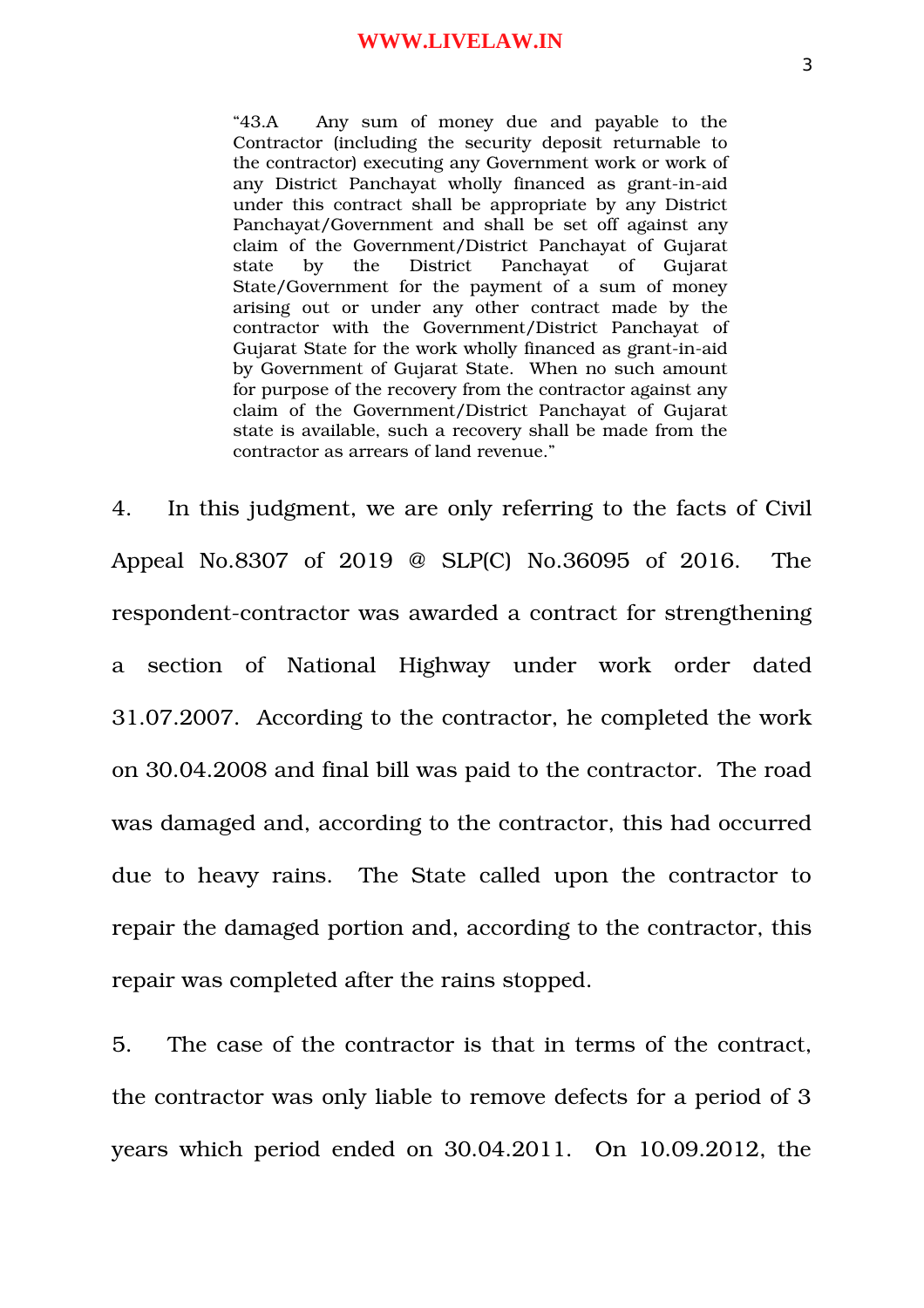contractor wrote a letter to the State to release the security amount. This amount was accordingly released vide letter dated 10.09.2012. The State issued letter dated 11.11.2014 calling upon the contractor to pay a sum of Rs.1,09,00,092/. This claim was based on the premise that the contractor had not carried out the road repair work in accordance with the contract. The appellant State threatened to withhold the payments from the security deposits and bills of other pending works. This notice was challenged by filing a writ petition in the High Court of Gujarat on the ground that the State was not competent to withhold the amount payable to the contractor under other contracts or recover the amount from payments made under other contracts until the liability of the contractor was determined and quantified by a Court or forum of competent jurisdiction. The stand of the State was that since the work of the contractor was defective, the State had got the work done from another person at the risk of the contractor. In case, the contractor has any dispute, he can approach the Court and reliance was placed on Clause 43.A of the agreement quoted above.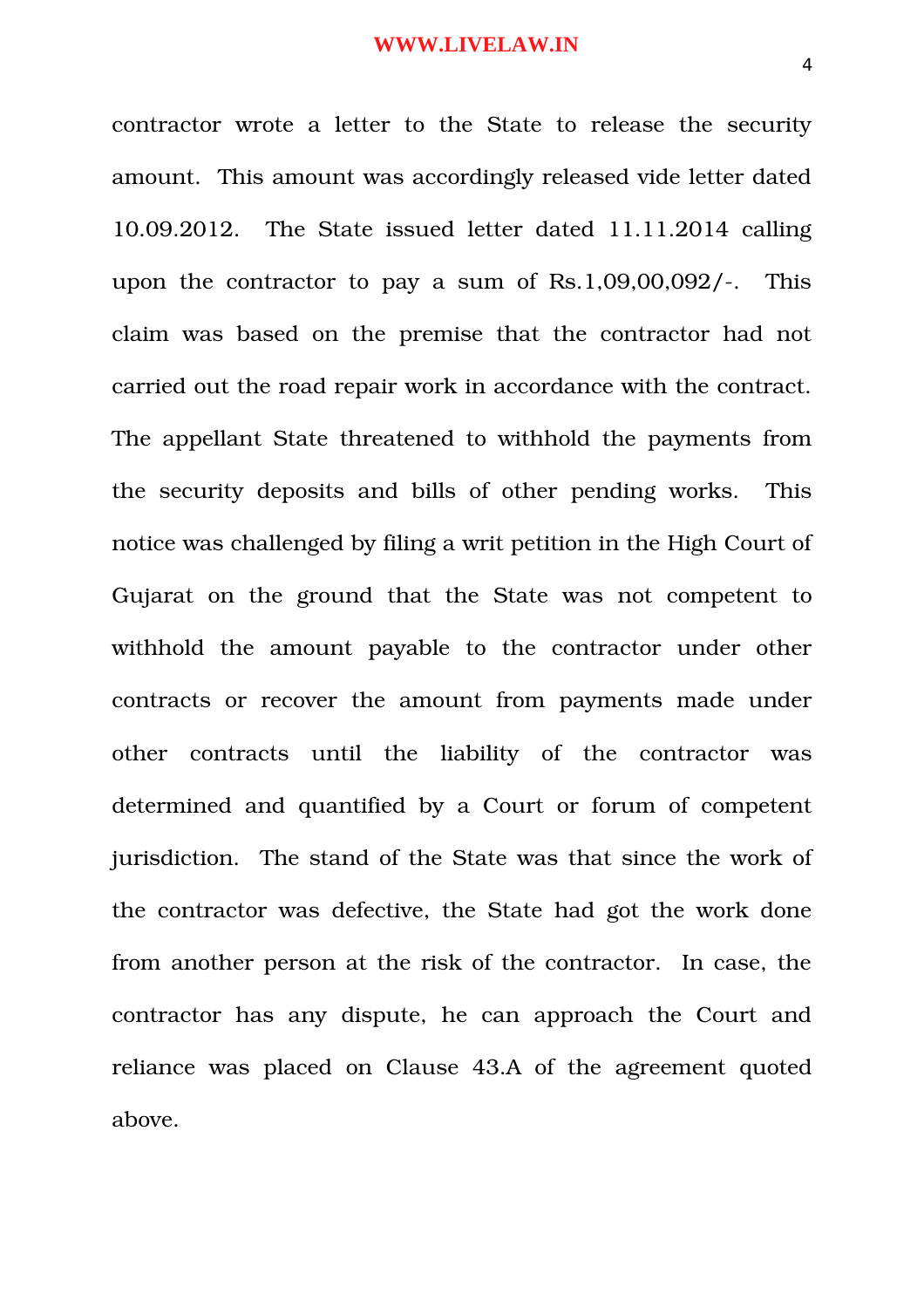6. The High Court relied upon the judgment of this Court in *State of Karnataka* vs. *Shree Rameshwara Rice Mills,* Thirthahalli<sup>[1](#page-4-0)</sup> and the consistent view of the Gujarat High Court in various judgments referred to in the impugned judgment and held that without quantification or crystallization of the amount sought to be recovered, the employer or the contractor cannot unilaterally recover the said amounts from the ongoing contract work of the same contractor in connection with another contract. It was further directed that the State could not recover the amounts sought to be recovered from the payments due and payable to the contractor in other contracts. Liberty was, however, given to the State to seek recovery through other means as may be permissible under law. Accordingly vide judgment dated 18.02.2016 the petition was allowed and the communication dated 11.11.2014 was set aside.

7. This judgment has been challenged before us. Shri Preetesh Kapoor, learned senior counsel appearing for the State of Gujarat contends that the High Court has no jurisdiction to pass such an order. He submits that, in fact, the remedy, if any, of the respondent contractor was to approach the State Tribunal

<span id="page-4-0"></span><sup>1</sup> (1987) 2 SCC 160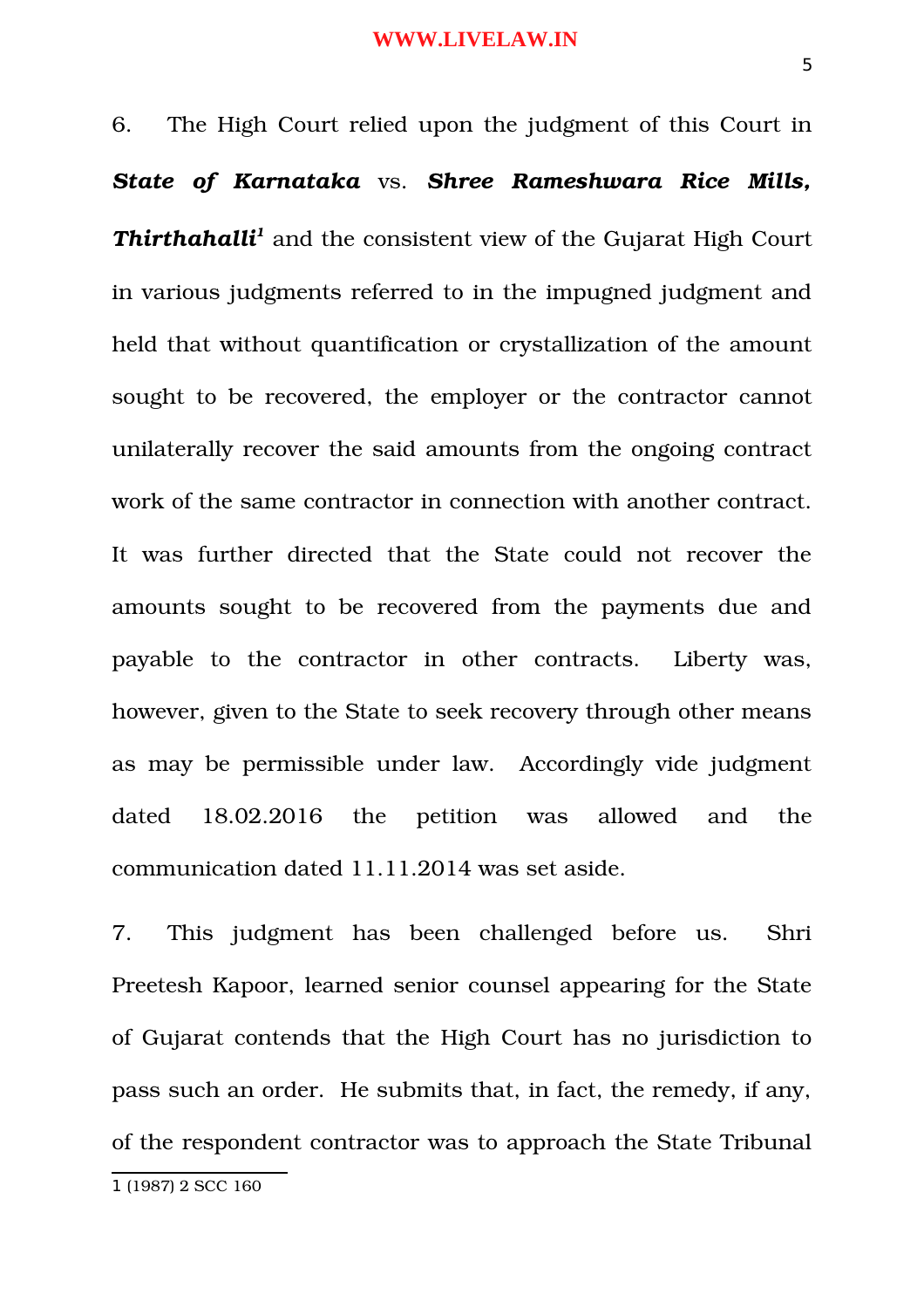as constituted under the Gujarat Act and the writ court could not have granted such relief. On the other hand, Shri. K. G. Sukhwani, learned counsel appearing for the respondent submits that the Tribunal constituted under the Gujarat Act has no jurisdiction to grant such relief and he has placed reliance on an order of the State Tribunal dated 24.11.2005 wherein the Tribunal held that it can only exercise jurisdiction, powers and authority conferred on it by or under the Gujarat Act of which it is a creation. It was further held that if the Gujarat Act does not empower the Tribunal to grant injunction, and it cannot take recourse to the Code of Civil Procedure, 1908 for grant of interim relief. It also held that an order of interim injunction, as prayed for like in the present case, does not fall within the ambit of 'interim award'. The Tribunal held that there is no power to grant such injunction.

8. It appears to us that since then, in Gujarat, challenges to all communications/orders, whereby the State taking recourse to the provision of the contract akin to Clause 43.A seeks to recover amounts by setting it off against the claims of contractor in other contracts, are dealt with by the High Court.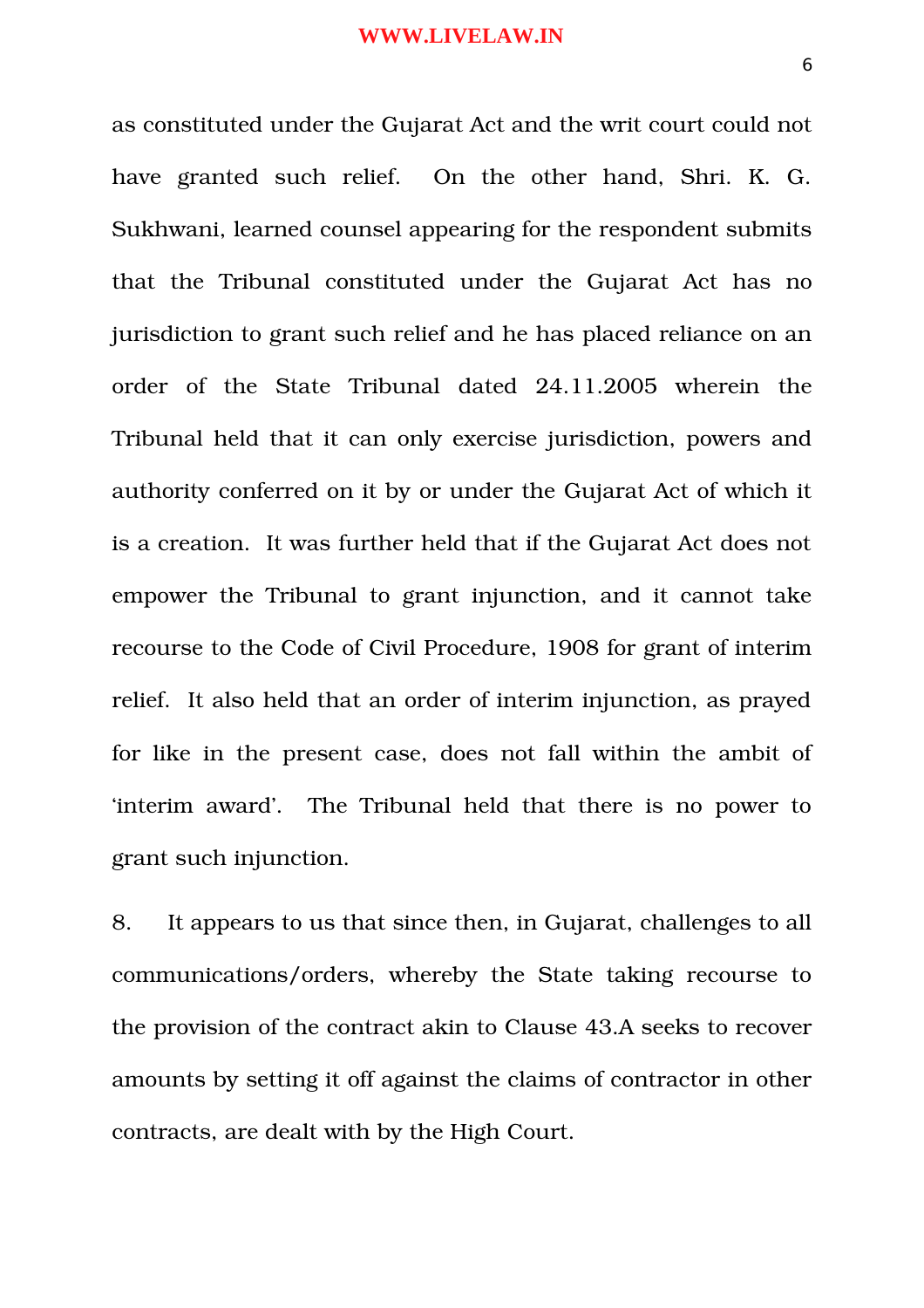9. We have extracted the main issue in the opening portion of the Judgment. Section 2(a) of the Gujarat Act defines an 'Arbitration Act' to mean Arbitration Act, 1940. It is not disputed by the parties that this will now read to mean the A&C Act.

10. We may also refer to certain provisions of the A&C Act. Section 2(e)(i) of the A&C Act defines 'Court' in the context of disputes other than the international commercial arbitration as follows:

> "(i) in the case of an arbitration other than international commercial arbitration, the principal Civil Court of original jurisdiction in a district, and includes the High Court in exercise of its ordinary original civil jurisdiction, having jurisdiction to decide the questions forming the subject-matter of the arbitration if the same had been the subjectmatter of a suit, but does not include any Civil Court of a grade inferior to such principal Civil Court, or any Court of Small Causes;"

11. We may also refer to Section 2(2) & 2(4) of the A&C Act which read as follows:

> "(2) This Part shall apply where the place of arbitration is in India:

> Provided that subject to an agreement to the contrary, the provisions of sections 9, 27 and clause (a) of sub-section  $(1)$  and sub-section  $(3)$  of section 37 shall also apply to international commercial arbitration, even if the place of arbitration is outside India, and an arbitral award made or to be made in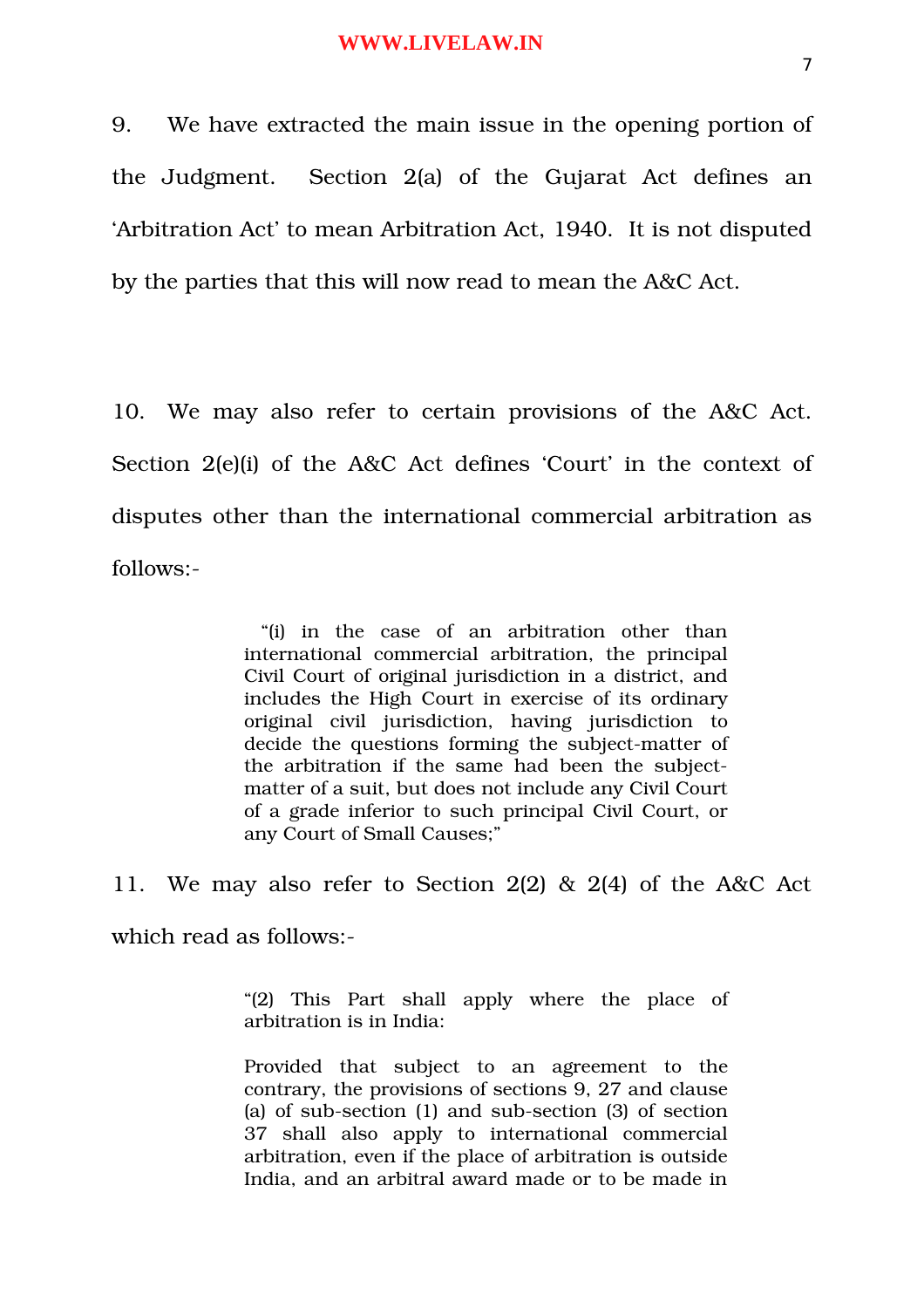such place is enforceable and recognised under the provisions of Part II of this Act."

#### xxx xxx xxx xxx

"(4) This Part except sub-section (1) of section 40, sections 41 and 43 shall apply to every arbitration under any other enactment for the time being in force, as if the arbitration were pursuant to an arbitration agreement and as if that other enactment were an arbitration agreement, except in so far as the provisions of this Part are inconsistent with that other enactment or with any rules made thereunder."

12. Section 9 of the A&C Act empowers the Court to grant interim measures. However, Section 9(3) clearly provides that once an arbitral tribunal is constituted, the Court shall not entertain an application under Section 9(1) unless the Court comes to the conclusion that such circumstances exist which would make the remedy under Section 17 not efficacious.

13. Section 17 of the A&C Act provides for interim measures to be granted by the arbitral tribunal. It reads as follows:

> "**17. Interim measures ordered by arbitral**  $tribunal.$ — $(1)$  A party may, during the arbitral proceedings or at any time after the making of the arbitral award but before it is enforced in accordance with section 36, apply to the arbitral tribunal—

> (i) for the appointment of a guardian for a minor or person of unsound mind for the purposes of arbitral proceedings; or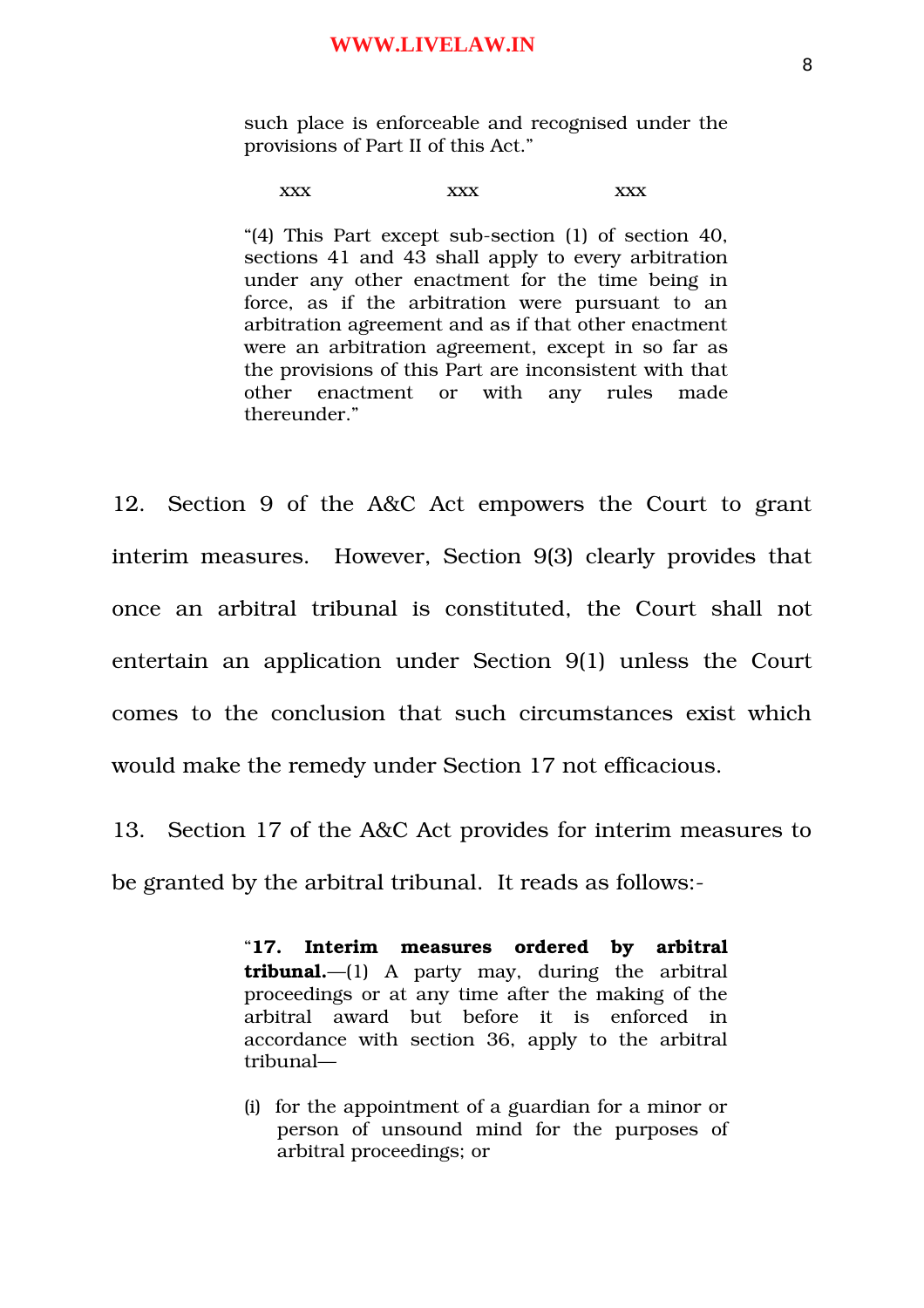(ii) for an interim measure of protection in respect of any of the following matters, namely:—

(a) the preservation, interim custody or sale of any goods which are the subject-matter of the arbitration agreement;

(b) securing the amount in dispute in the arbitration;

(c) the detention, preservation or inspection of any property or thing which is the subject-matter of the dispute in arbitration, or as to which any question may arise therein and authorising for any of the aforesaid purposes any person to enter upon any land or building in the possession of any party, or authorising any samples to be taken, or any observation to be made, or experiment to be tried, which may be necessary or expedient for the purpose of obtaining full information or evidence;

(d) interim injunction or the appointment of a receiver;

(e) such other interim measure of protection as may appear to the arbitral tribunal to be just and convenient,

and the arbitral tribunal shall have the same power for making orders, as the court has for the purpose of, and in relation to, any proceedings before it.

(2) Subject to any orders passed in an appeal under section 37, any order issued by the arbitral tribunal under this section shall be deemed to be an order of the Court for all purposes and shall be enforceable under the Code of Civil Procedure, 1908 (5 of 1908), in the same manner as if it were an order of the Court."

14. We may also refer to Section 31(6) of the A&C Act which

reads as follows: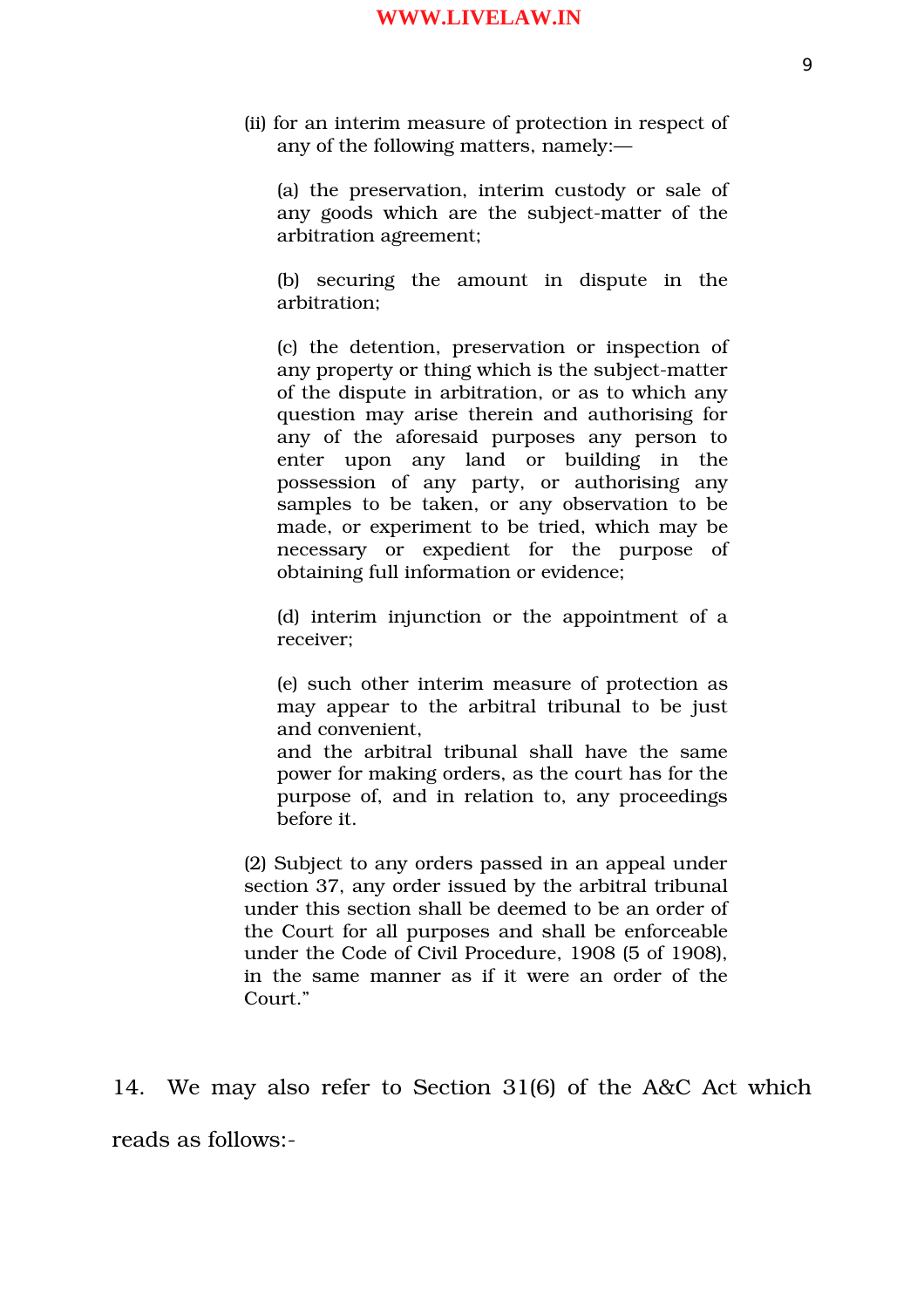#### "**31. Form and contents of arbitral award.**

xxx xxx xxx xxx

(6) The arbitral tribunal may, at any time during the arbitral proceedings, make an interim arbitral award on any matter with respect to which it may make a final arbitral award."

15. Part I of the A&C Act i.e. from Section 2 to Section 43 deals with Arbitration and Section 2(2) clearly states that the said Part would apply to all Arbitrations which take place in India. Section 2(4) makes it absolutely clear that other than Section 40(1), 41 and 43, Part I of the A&C Act shall apply to all arbitrations even if they are carried out under any other enactment as if the arbitrations were pursuant to an arbitration agreement except insofar as the provisions of Part I are inconsistent with the other enactment or any rules made thereunder. A plain reading would show that the provisions of Part I of the A&C Act would apply to all arbitrations where the place of arbitration is within India. Even statutory arbitrations under other Acts would be governed by Part I. The only exception is that if there is any departure from Part I in the special enactment then the special enactment will prevail and the A&C Act will give way to the special enactment.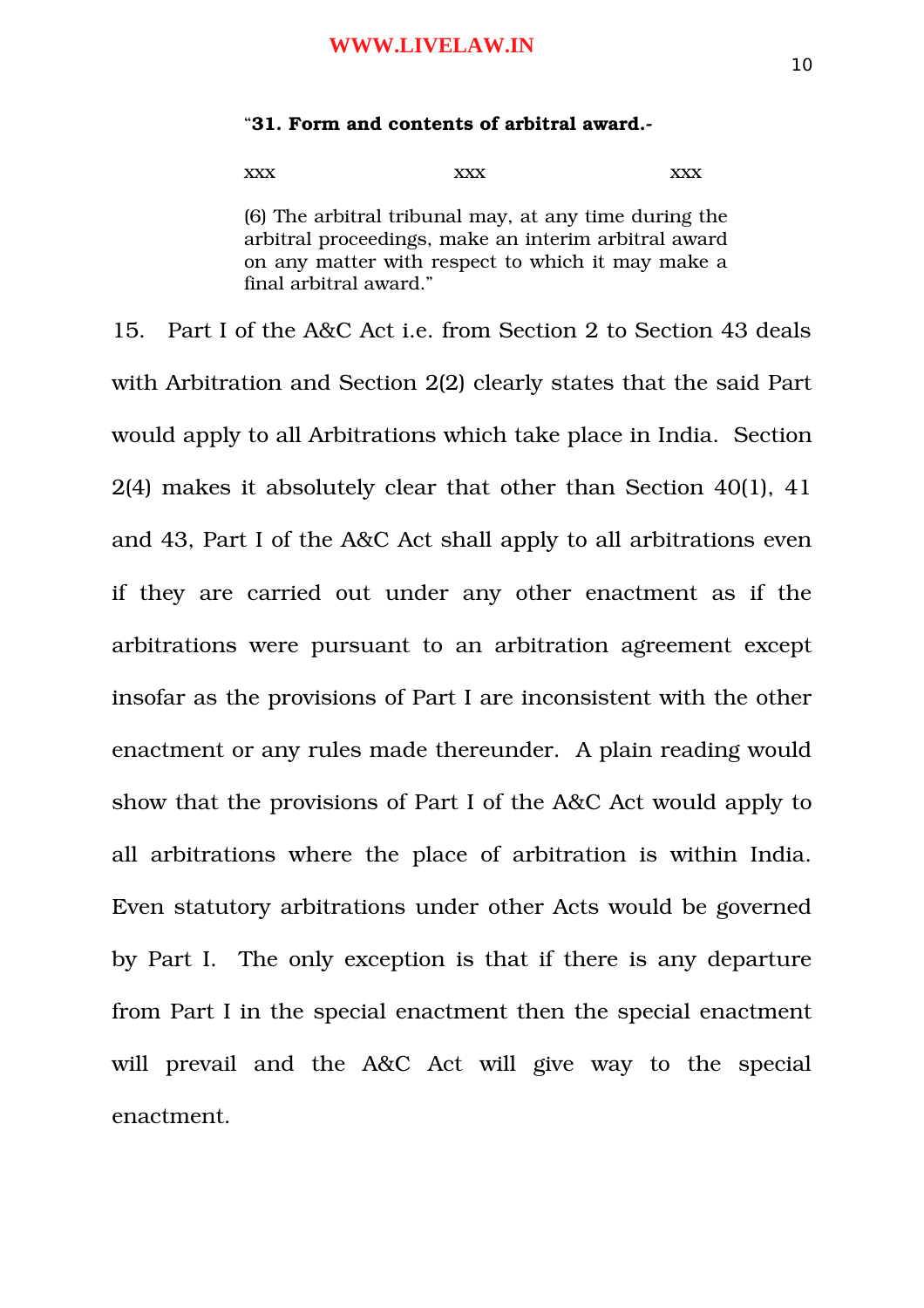16. It is in this context that we have to examine the Gujarat Act. We have already referred to certain provision of the Gujarat Act. Reference and procedure of the Tribunal is governed by Chapter 3 of the Gujarat Act. Section 8 provides that where any dispute within the meaning of the said Act, arises between the parties, the said dispute shall be referred to arbitration under the said Act whether the agreement in question contained an arbitration clause or not. Basically, the intention of the Stage Legislature was that all disputes relating to works contract between the State Government and the persons executing the works defined as works contract would be compulsorily referred to the Arbitral Tribunal constituted under Section 3 of the Gujarat Act. Section 8(3) clearly provides that where the Tribunal admits a reference under sub-section (2) it will make an award or an interim award giving its reasons thereof. This Section recognizes the power of the Tribunal to make interim awards. However, as pointed above, the Tribunal took a view that an interim award could not be in the nature of an injunction.

17. The practice and procedure of the Tribunal is governed by Section 9 of the Act. Section 12 of the Act vests revisional powers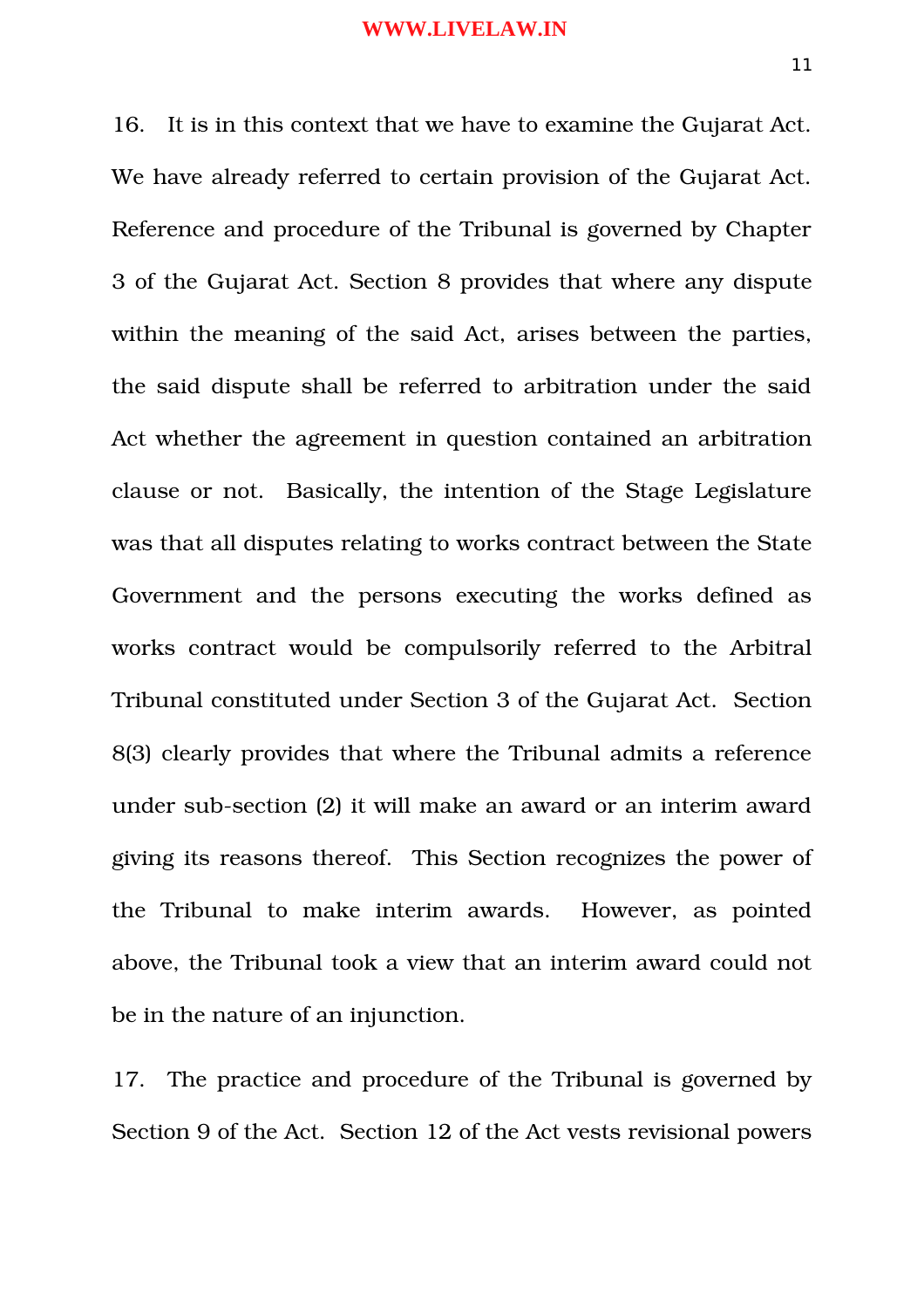in the High Court of Gujarat where an award or any interim award can be challenged on the grounds set out therein. The High Court also has *suo motu* powers in this regard. Section 13 which is relevant for our purpose reads as follows:

> "**13. Bar of jurisdiction of Courts**. (1) Save as otherwise provided by section 12, no Civil Court shall have jurisdiction to deal with or decide any question which the Tribunal is empowered to deal with and decide by or under this Act and no injunction shall be granted by any Civil Court in respect of any action taken or to be taken in pursuance of any power by or under this Act.

> (2) No award or interim award or order made or proceedings taken under this Act by the Tribunal shall be called in question in any Civil Court."

Section 13 specifically bars the jurisdiction of the Civil Courts. This clearly means that powers vested in a Civil Court under the A&C Act, such as the powers to grant interim relief in terms of Section 9 of the A&C Act and the powers for setting aside an award under Section 34 of the Act cannot be exercised by Civil Courts insofar as the awards made under the Gujarat Act are concerned. As far as Gujarat Act is concerned, the power to set aside/modify an award is vested in the High Court under Section 12. Section 21 of the Gujarat Act reads as follows:

> "**21. Arbitration Act to cease to apply.** The provisions of the Arbitration Act, shall in so far as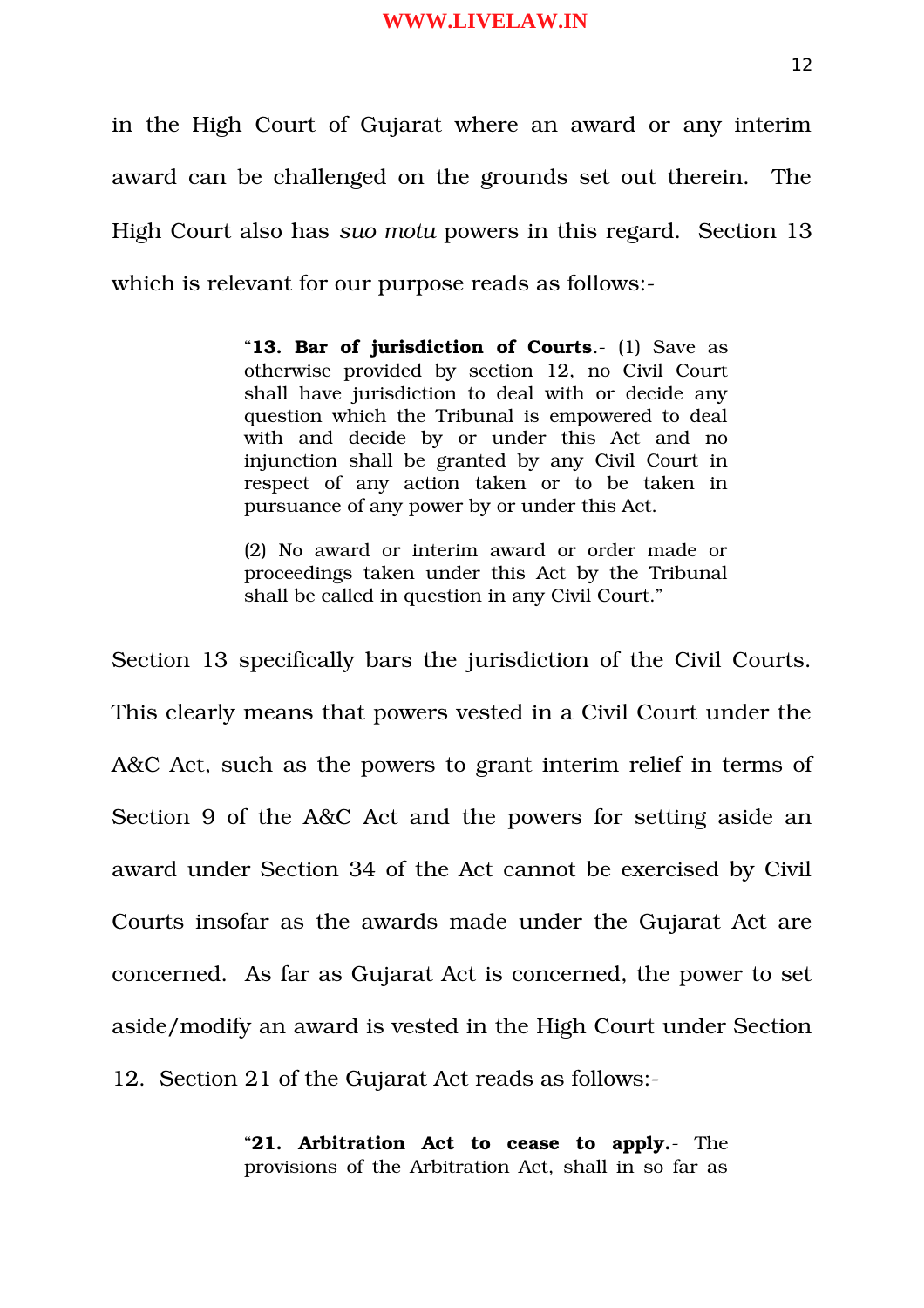they are inconsistent with the provisions of this Act, cease to apply to any dispute arising from a works contract and all arbitration proceedings in relation to such dispute before an arbitrator, umpire, court or authority shall stand transferred to the Tribunal."

18. We are clearly of the view that the appropriate remedy for the contractor was to approach the arbitral tribunal constituted under the Gujarat Act since that would have jurisdiction to decide whether the notice issued by the Government was a legal notice and whether the Government was, in fact, entitled to recover any amount from the contractor. It would also be within the jurisdiction of the Tribunal to decide whether the contractor has made out a prima facie case for grant of interim relief. We are purposely not going into the merits of the case because once we hold that the Tribunal has the jurisdiction to entertain and adjudicate upon the dispute it would not be proper for us to make any comments on the merits.

19. Shri Sukhwani, learned counsel appearing for the respondents has placed reliance on a judgment of this Court in *Gangotri Enterprises Limited* vs. *Union of India and Others[2](#page-12-0)* to submit that till the demand of the Government is crystallised or adjudicated upon, the Government cannot

<span id="page-12-0"></span><sup>2</sup> (2016) 11 SCC 720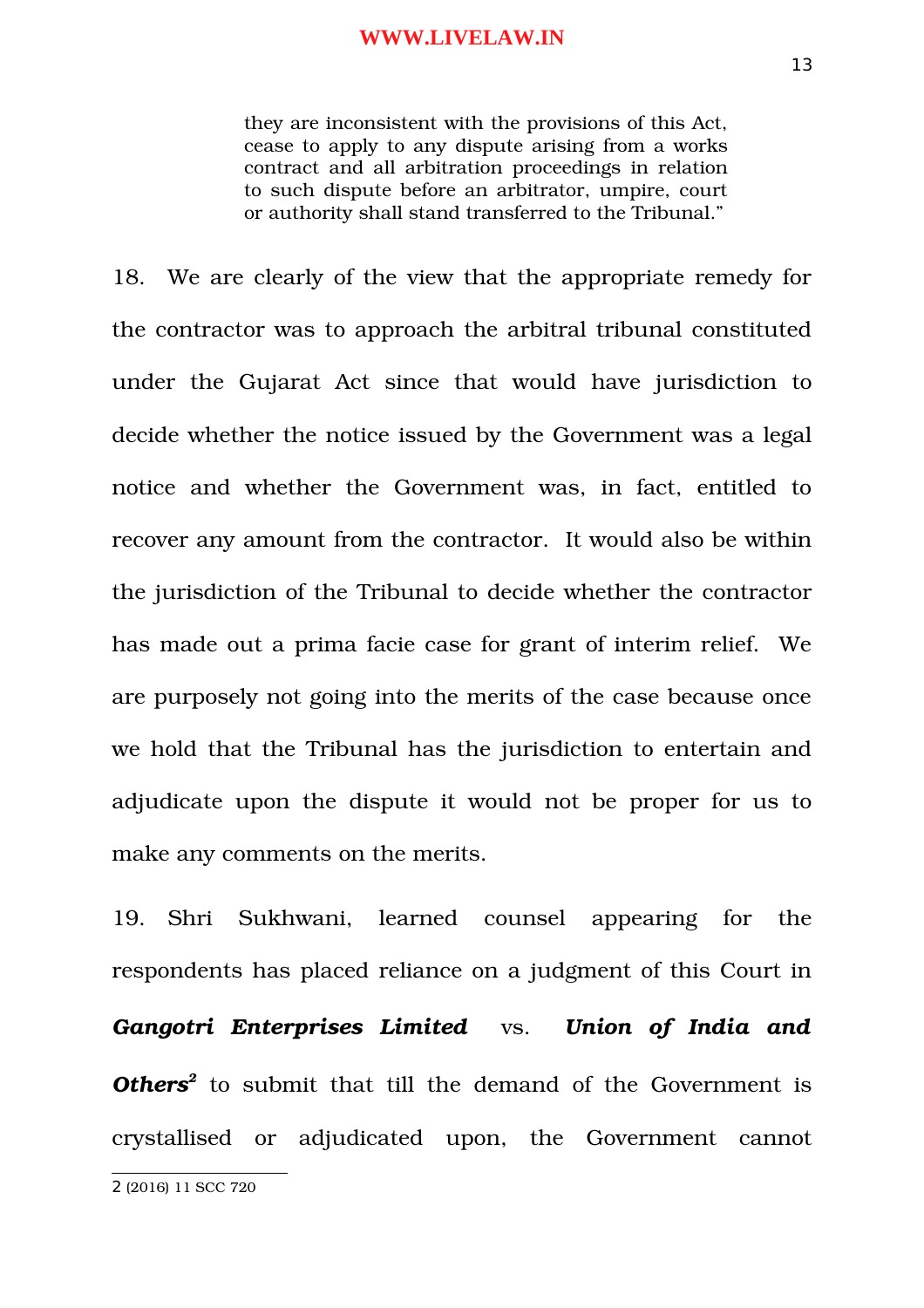withhold the money of the contractor. Since this case been specifically relied upon we are duty bound to go in the correctness of the view laid down in *Gangotri Enterprises* (supra). The judgment in *Gangotri Enterprises* (supra) is primarily based on the judgment of a two Judges' Bench of this Court in *Union of India* vs. Raman Iron Foundry<sup>[3](#page-13-0)</sup> In this case, this Court held that the Government had no right to appropriate the amount claimed without getting it first adjudicated. The relevant portion of the judgment reads as follows:

> "6… But here the order of interim injunction made by the learned Judge does not, expressly or by necessary implication, carry any direction to the appellant to pay the amounts due to the respondent under other contracts. It is not only in form but also in substance a negative injunction. It has no positive content. What it does is merely to injunct the appellant from recovering, *suo moto*, the damages claimed by it from out of other amounts due to the respondent. It does not direct that the appellant shall pay such amounts to the respondent. The appellant can still refuse to pay such amounts if it thinks it has a valid defence and if the appellant does so, the only remedy open to the respondent would be to take measures in an appropriate forum for recovery of such amounts where it would be decided whether the appellant is liable to pay such amounts to the respondent or not. No breach of the order of interim injunction as such would be involved in non-payment of such amounts by the appellant to the respondent. The only thing which the appellant is interdicted from doing is to make recovery of its claim for damages by appropriating such amounts in satisfaction of the claim. That is clearly

<span id="page-13-0"></span><sup>3</sup> (1974) 2 SCC 231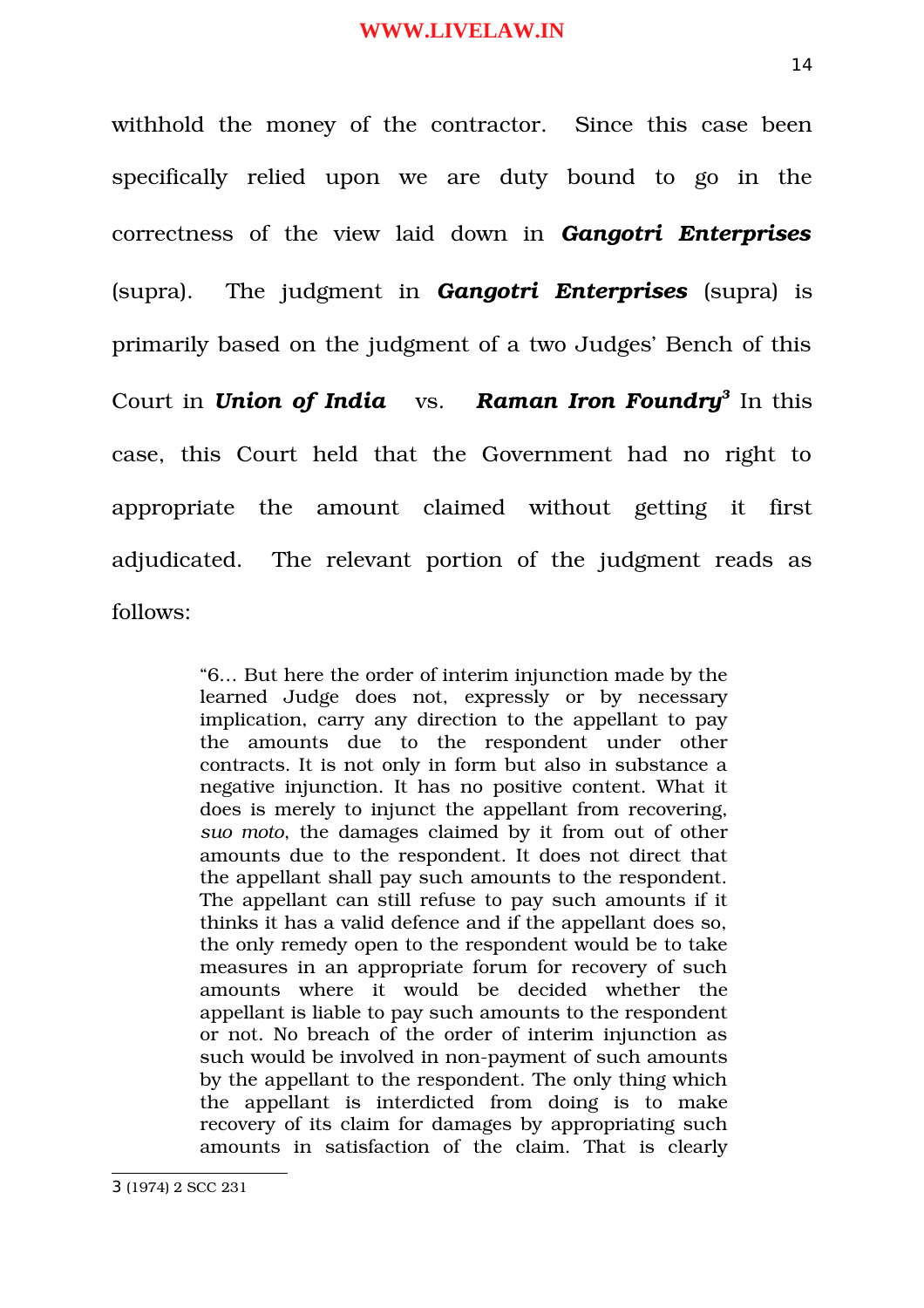within the power of the Court under Section 41 (b) because the claim for damages forms the subject matter of the arbitration proceedings and the Court can always say that until such claim is adjudicated upon, the appellant shall be restrained from recovering it by appropriating other amounts due to the respondent. The order of interim injunction made by the learned Judge cannot, therefore, be said to be outside the scope of his power under [Section 41](https://indiankanoon.org/doc/28932/) (b) read with the Second Schedule.

xxx xxx xxx xxx "11…We must, therefore, hold that the appellant had no right or authority under Clause 18 to appropriate the amounts of other pending bills of the respondent in or towards satisfaction of its claim for damages against the respondent and the learned Judge was justified in issuing an interim injunction restraining the appellant from doing so."

The judgment in **Raman Iron Foundry** (supra), was specifically

overruled on the issue in hand by a three Judge Bench of this

Court in the case of *H.M. Kamaluddin Ansari & Co.*  vs. *Union*

*of India[4](#page-14-0)* . In this case there was a general condition which

entitled the Government to recover the damages claimed by

appropriating any sum which may become due to the contractor

under other pending bills. In this case, this Court disagreed with

the findings in the *Raman Iron Foundry* (supra) and held as follows:

> "21…With profound respect we find that the aforesaid observation is incongruous with the proposition of law laid down by this Court just

<span id="page-14-0"></span><sup>4</sup> (1983) 4 SCC 417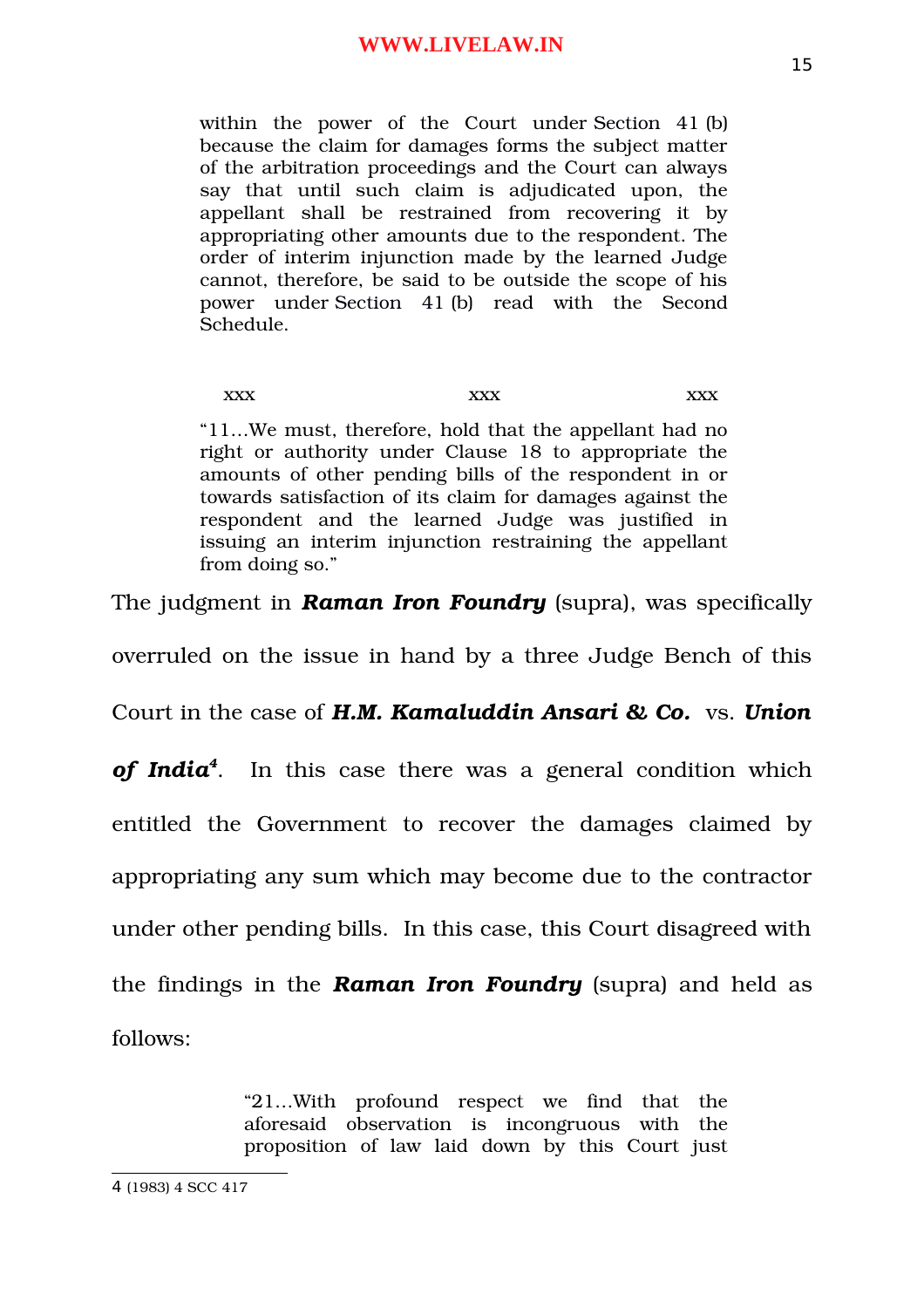before this observation. We find it difficult to agree with the observation of the Court that the impugned order in form and substance being the negative the respondent could refuse to pay such amounts if it thinks it has a valid defence, and if it chooses to do so there would be no breach of the injunction order.

22. It is true that the order of injunction in that case was in negative form. But if an order injuncted a party from withholding the amount due to the other side under pending bills in other contracts, the order necessarily means that the amount must be paid. If the amount is withheld there will be a defiance of the injunction order and that party could be hauled up for infringing the injunction order. It will be a contradiction in terms to say that a party is injuncted from withholding the amount and yet it can withhold the amount as of right. In any case if the injunction order is one which a party was not bound to comply with, the court would be loath and reluctant to pass such an ineffective injunction order. The court never passes an order for the fun of passing it. It is passed only for the purpose of being carried out. Once this Court came to the conclusion that the court has power under [Section 41](https://indiankanoon.org/doc/28932/) (b) read with Second Schedule to issue interim injunction but such interim injunction can only be for the purpose of and in relation to arbitration proceedings and further that the question whether any amounts were payable by the appellant to the respondent under other contracts, was not the subject matter of the arbitration proceedings and, therefore, the court obviously could not make any interim order which, though ostensibly in form an order of interim injunction, in substance amount to a direction to the appellant to pay the amounts due to the respondent under other contracts, and such an order would clearly be not for the purpose of and in relation to the arbitration proceedings; the subsequent observation of the Court that the order of injunction being negative in form and substance, there was no direction to the respondent to pay the amount due to the appellant under pending bills of other contracts, is manifestly inconsistent with the proposition of law laid down by this Court in the same case.

xxx xxx xxx xxx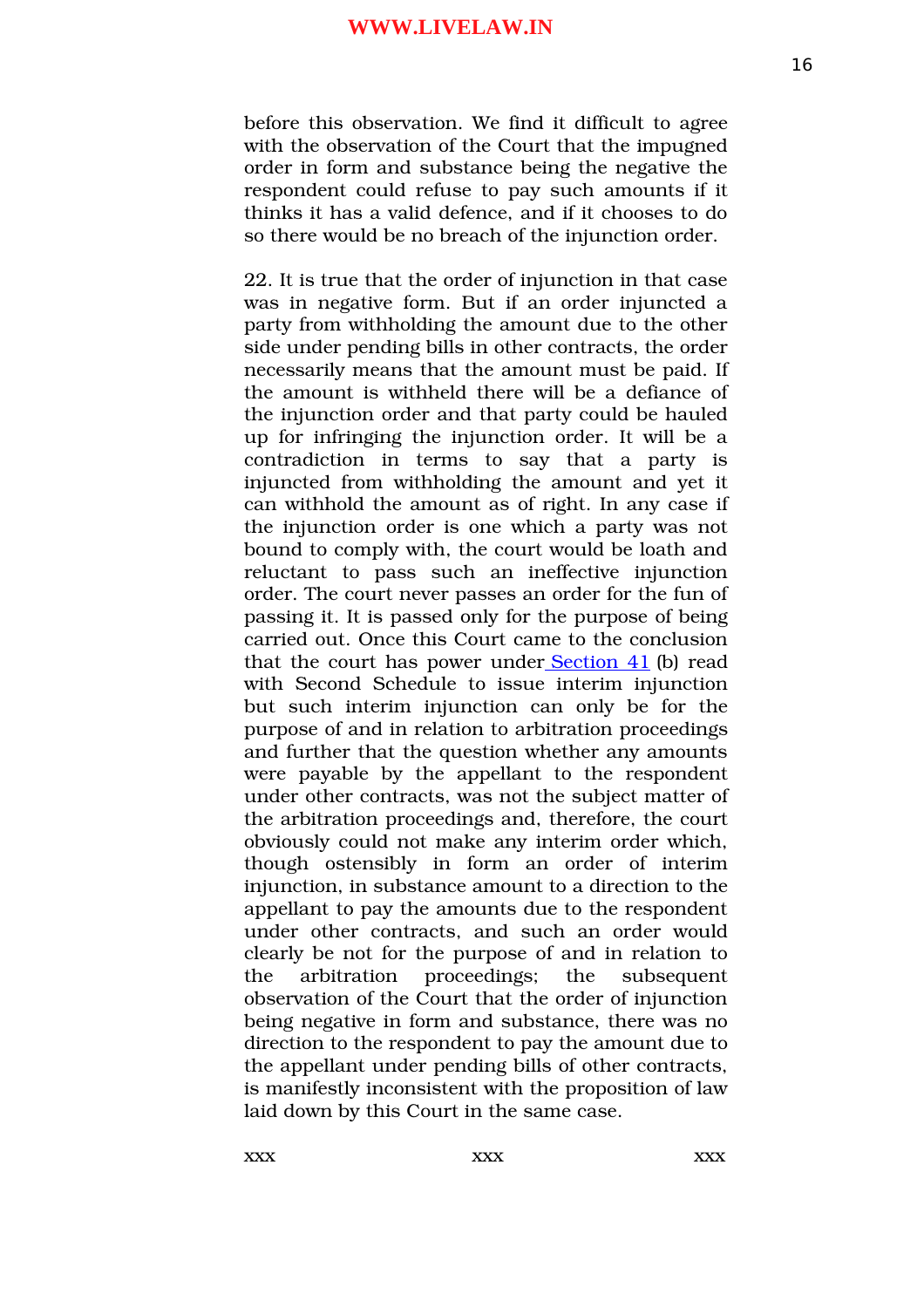31. We are clearly of the view that an injunction order restraining the respondents from withholding the amount due under other pending bills to the contractor virtually amounts to a direction to pay the amount to the contractor-appellant. Such an order was clearly beyond the purview of clause (b) of [Section 41](https://indiankanoon.org/doc/28932/) of the Arbitration Act. The Union of India has no objection to the grant of an injunction restraining it from recovering or appropriating the amount lying with it in respect of other claims of the contractor towards its claim for damages. But certainly Clause 18 of the standard contract confers ample power upon the Union of India to withhold the amount and no injunction order could be passed restraining the Union of India from withholding the amount."

20. In our opinion, the judgment rendered in *Gangotri Enterprises Limited* (supra) is *per incuriam* because it relies upon *Raman Iron Foundry* (supra) which has been specifically overruled by three Judge Bench in the case of *H.M. Kamaluddin*

*Ansari* (supra).

21. On a conjoint reading and a careful analysis of the Acts together, we are of the view that insofar as the powers vested in the Arbitral Tribunal in terms of the Section 17 of the A&C Act are concerned, such powers can be exercised by the Tribunal constituted under the Gujarat Act because there is no inconsistency in these two Acts as far as the grant of interim relief is concerned. This power is already vested in the tribunal